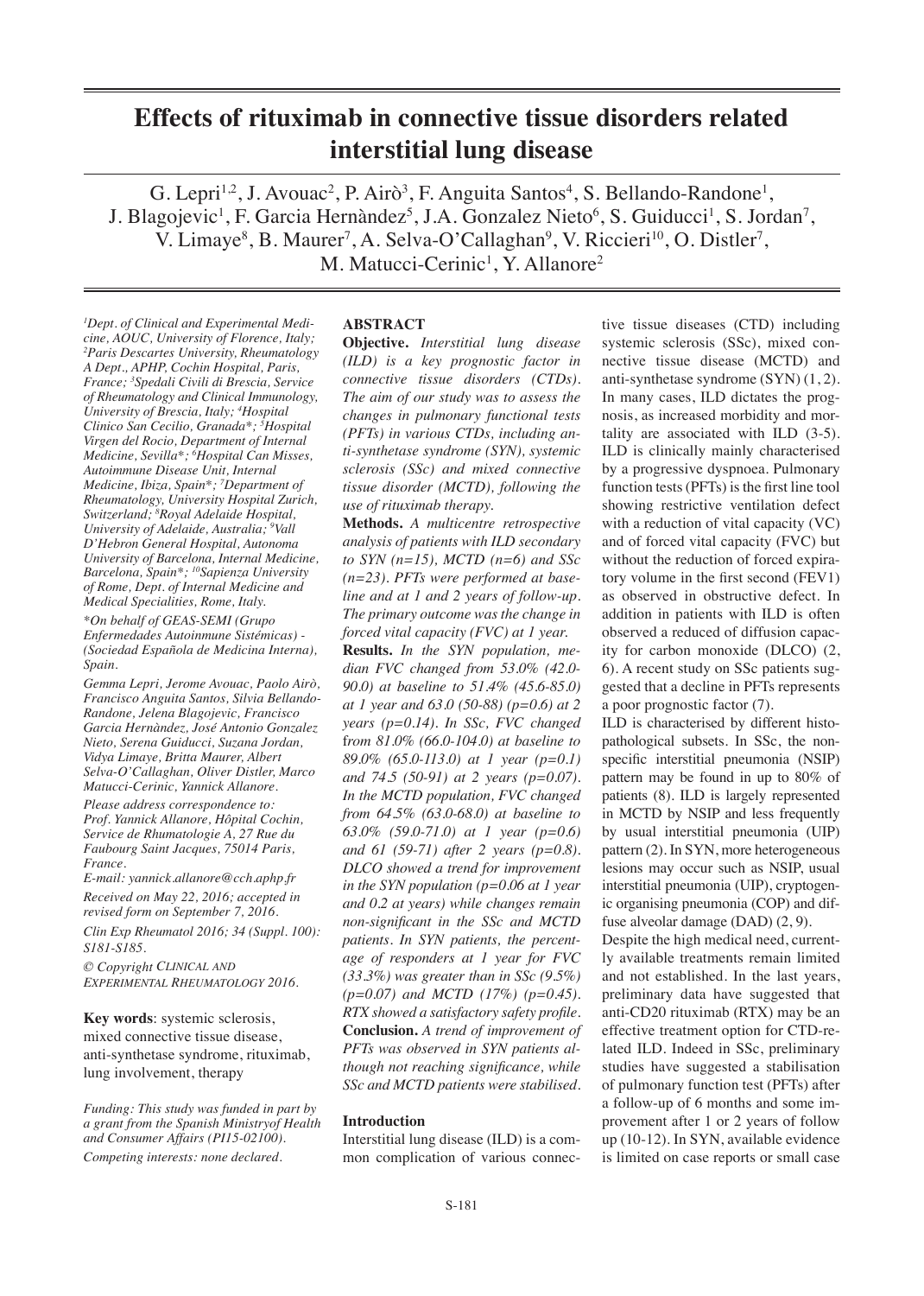#### **Effects of rituximab in CTDs-related interstitial lung disease / G. Lepri et al.**

#### **Table I.** Clinical characteristics of three populations.

| Parameters                               | SSc $(n=23)$           | $MCTD$ (n=6)               | $SYN(n=15)$          |  |
|------------------------------------------|------------------------|----------------------------|----------------------|--|
| Age years (mean $\pm$ sd)                | $58.8 \pm 10.42$       | $50.83 \pm 6.1$            | $50.5 \pm 15.16$     |  |
| Sex: Female $n$ (%)                      | $20(86.9\%)$           | $5(83.3\%)$                | $8(67.7\%)$          |  |
| Disease duration years (mean±sd)         | $7.96 \pm 7.65$        | $8.91 \pm 8.45$            | $6.66 \pm 6.16$      |  |
| Subset:                                  |                        |                            |                      |  |
| diffuse cutaneous subset                 | 18                     |                            |                      |  |
| limited cutaneous subset                 | 5                      |                            |                      |  |
| Antibodies positivity $n(\%)$            |                        |                            |                      |  |
| ANA                                      | $23(100\%)$            | $6(100\%)$                 | $8(66.7\%)$          |  |
| <b>ACA</b>                               | $4(17.4\%)$            |                            |                      |  |
| Anti-Scl70                               | $13(56.5\%)$           |                            |                      |  |
| Anti-RNA pol III                         | $2(8.7\%)$             |                            |                      |  |
| Anti-RNP                                 |                        | $6(100\%)$                 |                      |  |
| Anti-Jo1; (or other anti-tRNA            |                        |                            | 15                   |  |
| synthetase)                              | Anticardiolipine;      | Anti-SSA; Anti-SSB;        | AntiCCP; AntiRo; RF; |  |
| Other Ab                                 | anti-PM/Scl; Anti-SSA; | Anti-PM/Scl; RF; Anti-CCP; | SSA; Anti-TG         |  |
|                                          |                        | Scl70                      |                      |  |
| Synovitis                                | $9(39.1\%)$            | 1(16.7%)                   | $6(40\%)$            |  |
| Myositis                                 |                        | 1(16.7%)                   | 13 (86.7%)           |  |
| Videocapillaroscopic pattern             |                        |                            |                      |  |
| Early                                    | $7(30.4\%)$            |                            |                      |  |
| Active                                   | $7(30.4\%)$            |                            |                      |  |
| Late                                     | $9(39.1\%)$            |                            |                      |  |
| Echocardiography                         |                        |                            |                      |  |
| sPAP>25 mmHg                             | $16(69.6\%)$           |                            |                      |  |
| LFEF $\leq 40\%$                         | $1(4.4\%)$             |                            |                      |  |
| Dyspnoea n $(\%)$                        |                        |                            |                      |  |
| NYHA1                                    | 6(26.7%)               | 2(33.3)                    | 2(16.7%)             |  |
| NYHA <sub>2</sub>                        | $11(52.2\%)$           | $2(33.3\%)$                | 2(16.7%)             |  |
| NYHA <sub>3</sub>                        | 3(13%)                 | $2(33.3\%)$                | 2(16.7%)             |  |
| NYHA4                                    | $1(4.3\%)$             | 0                          | $\boldsymbol{0}$     |  |
| NYHA 3- NYHA 4                           | $1(4.3\%)$             | $\theta$                   | $\theta$             |  |
| DMARDs treatment during RTX therapy      | 15/23 (65.21%)         | $5/6$ (83.3%)              | $8(86.7\%)$          |  |
| Previous or concomitant Cyclophosphamide | $1/23$ (4.3%)          | $1/6$ (16.7%)              | 4/15(26.7%)          |  |

SSc: systemic sclerosis; MCTD: mixed connective tissue disease; SYN: anti-synthetase syndrome; ANA: antinuclear antibodies; ACA: anticentromere antibodies; Anti-Scl70: antitopoisomerase I antibodies; anti-RNA pol III: anti-RNA polymerase III antibodies; anti-RNP: anti-ribonucleoprotein antibodies; anti-Jo1: anti –aminoacyl tRNA synthetase antibodies; DMARDs: disease modifying anti-rheumatic drugs.

series (5, 13). In MCTD, the potential efficacy of RTX in ILD has not yet been studied.

The objective of our study was to evaluate the mid-term effects of RTX on lung function in ILD related to SYN, SSc and MCTD.

#### **Materials and methods**

SYN patients were characterised by the presence of anti-synthethase antibodies. All SSc patients fulfilled the new ACR/EULAR classification criteria (14), MCTD patients had anti-RNP antibodies and fulfilled at least one proposed classification criteria (15). All enrolled patients presented ILD at chest high resolution computed tomography (HRCT) at baseline (ground-glass or reticular pattern or honey combing). Being a retrospective and multicentre study, lung involvement was not homogeneously followed up with HRCT

according to different guidelines in these centres.

Enrolled patients were evaluated with LFTs at 1 year, and when available data concerning LFTs at 2 years of followup were collected.

In addition to pulmonary assessment, other baseline parameters have been collected. For all SYN patients the presence of synovitis, myositis, increased CPK levels (IU/l) and muscle weakness were recorded. In SSc population the presence of synovitis, the last systolic pulmonary artery pressure (sPAP) and left ventricular fraction injection (LVEF) at the echocardiography and the capillaroscopic pattern were recorded. MCTD patients were investigated for the presence of synovitis and myositis.

Eight centres retrospectively collected data on SYN, SSc and MCTD patients treated with RTX used in routine care (see Table I for concomitant or previous therapy). Data regarding RTX administration regimen, safety and use of methylprednisolone, DMARDs and/ or immunosuppressive treatment were also collected.

The primary outcome measure was the change in FVC assessed at 1 year. The secondary outcomes were DLCO values and the percentage of responders in PTF parameters. We first defined responders as patients with a  $\geq 10\%$  increase in FVC and ≥15% increase of DLCO, as reported in recent randomised controlled trials evaluating treatment of idiopathic ILD (16). A second analysis was performed considering responders as patients with an increase of ≥5% of FVC and ≥10% of DLCO.

## *Statistical analysis*

Data were analysed using the SAS System; non-parametric values are pre-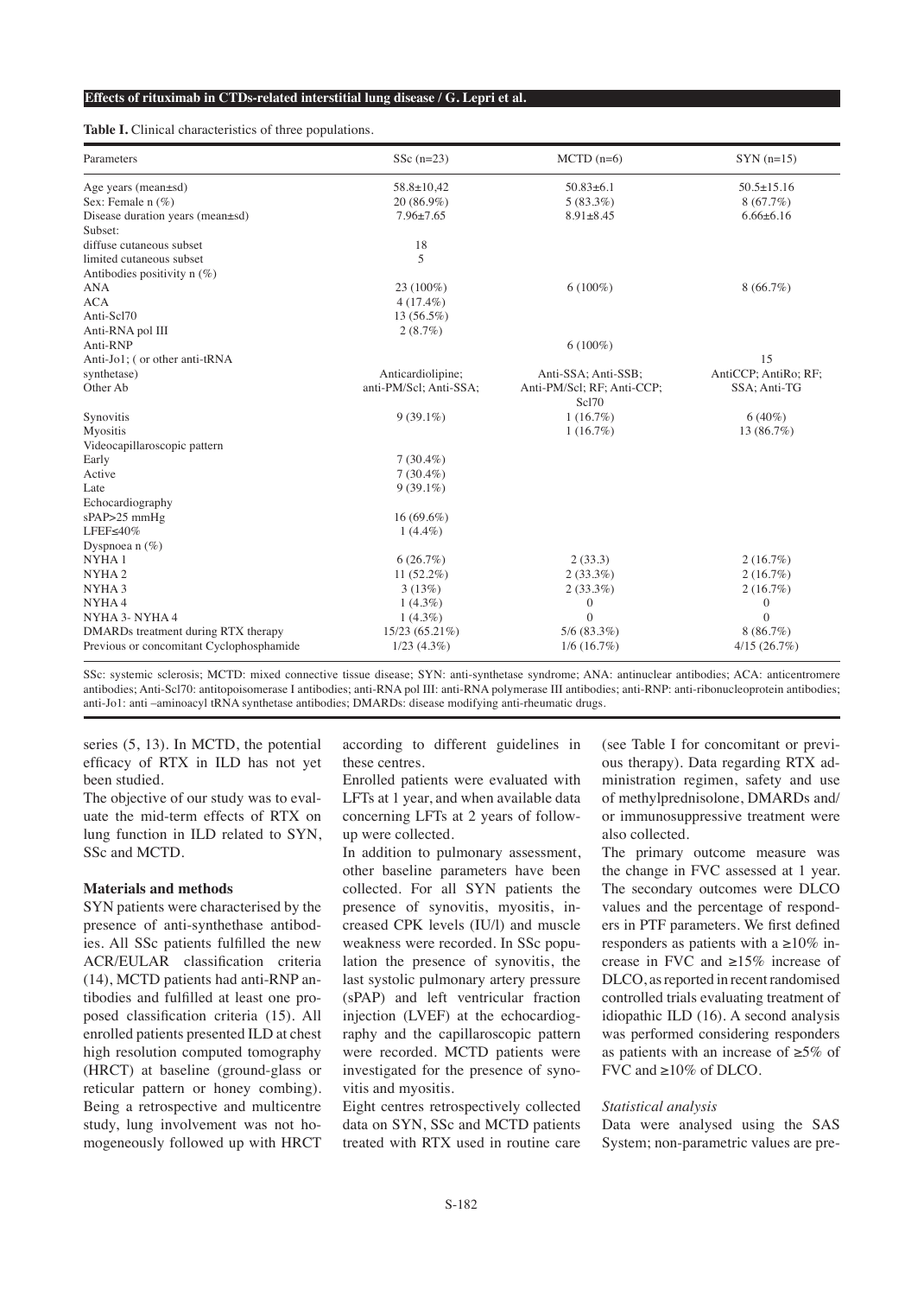|             | PFT <sub>s</sub> parameters   | Prior-RTX        | Baseline           | 1 Year                | $p$ -value<br>(baseline-<br>$1$ year) | 2 Years            | $p$ -value<br>(baseline-<br>2 years) |
|-------------|-------------------------------|------------------|--------------------|-----------------------|---------------------------------------|--------------------|--------------------------------------|
| <b>SYN</b>  | FVC median (IQR) $% (n)$      | 58 (48-82) 11    | 53 (42-90) 15      | 51.4 (45, 6-85) 15    | 0.59                                  | $63.05(50-88)$ 6   | 0.14                                 |
|             | TLC median (IOR) $% (n)$      | 74 (53-88) 6     | $60.8(49-84)11$    | $66(55.6-88)9$        | 0.48                                  | 58 (54-81) 4       | 0.1                                  |
|             | DLCO median (IOR) $% (n)$     | 52 (33-79) 7     | 41.7 (31.10-61) 12 | 52 (34.9-65) 11       | 0.059                                 | 51.85 (34-63.4) 5  | 0.20                                 |
|             | DLCO/AV median (IOR) $% (n)$  | $72.7(51-95)$ 6  | 76 (69-83) 11      | 73 (64-93.3) 10       | 0.83                                  | $82.5(33-86)5$     | 0.89                                 |
| SSc         | $FVC$ median (IQR)% (n)       | 88 (79-102) 18   | 81 (66-104) 23     | 89 (65-113) 21        | 0.98                                  | 74.5 (50-91) 10    | 0.066                                |
|             | TLC median (IOR) $\%$ (n)     | 94 (82-109.5) 16 | 85 (77-99) 21      | 90,5 (72.5-103.45) 20 | 0.51                                  | 77 (59-105) 7      | 0.40                                 |
|             | DLCO median $(IOR)$ % $(n)$   | $62.5(55-68)18$  | 54 (39-67.8) 23    | $61(47-64)19$         | 0.62                                  | 57.5 (38.5-70.5) 8 | 0.89                                 |
|             | $DLCO/AV$ median (IQR)% (n)   | 73 (69.5-92) 15  | 79.1 (61-87) 21    | 76 (64.2-82) 15       | 0.53                                  | 74.5 (66-88) 6     | 0.75                                 |
| <b>MCTD</b> | FVC median (IOR) $% (n)$      | $59(50-75)$ 3    | $64.5(63-68)$ 6    | $63(59-71)5$          | 0.58                                  | $61(59-71)5$       | 0.78                                 |
|             | TLC median (IOR) $% (n)$      | 74 (59-80) 3     | $69(68-72)5$       | 68 (68-91) 4          | 1.00                                  | $72(69-73)5$       | 0.58                                 |
|             | DLCO median (IOR) $% (n)$     | 53 $(40-61)$ 3   | $41(30-46)6$       | 38 (34-49) 5          | 0.88                                  | $47(46-51)5$       | 0.36                                 |
|             | DLCO/AV median (IQR) $\%$ (n) | 94 (84-96) 3     | 75 (59-88) 6       | $67(64-69)5$          | 1.00                                  | $82(55-94)5$       | 0.58                                 |

FVC: forced vital capacity; DLCO: diffusing capacity for carbon monoxide; TLC: total lung capacity; DLCO/AV: DLCO corrected for alveolar volume; Prior-RTX: evaluation about 12 months before the baseline; Baseline: time 0= beginning of RTX therapy; 1 year: evaluation 1 year after the baseline; 2 years: evaluation 2 years after the baseline; SSc: Systemic sclerosis; MCTD: Mixed connective tissue disease; SYN: Anti-synthetase syndrome; N.R.: Wilcox test non realisable for the small population. In the graph, FVC and DLCO values are expressed as median for each disease.

sented as median±interquartile range (IQR) and normally distributed data as mean±standard deviation (SD). Changes in PFTs parameters were analysed using the Wilcoxon Signed Rank Sum Test. The Fisher test was used to compare percentage of responders (a *p*-value <0.05 was considered statistically significant).

**Table II.** PFTs follow up.

## **Results**

Forty-four patients from 8 centres were enrolled: 15 with SYN, 23 with SSc and 6 with MCTD. Table I reports baseline characteristics. The detailed results for the change from baseline to 1 or 2 years are shown in Table II and Figure 1.

For all the patients co-treatment with DMARDs or immunosuppressant was recorded. In SYN population, 8 patients received concomitant treatment with azathioprine (out of these subjects, two received prednisone, one methotrexate (MTX) and intravenous immunoglobulin (IVIg), one cyclosporine and one IVIg). One patient was treated with prednisone and IVIg, one with prednisone only and another one received concomitant treatment with MTX and cyclosporine. Still in SYN population, three patients were treated with cyclophosphamide during the first and third RTX infusions. In SSc population, 9 patients were treated with MTX (out of these 9 subjects, one also received

mycophenolate mofetil (MMF)). One patient was treated with cyclophosphamide and oral prednisone, two patients with MMF and two with azathioprine. One patient received oral prednisone. In MCTD, two patients received concomitant treatment with cyclophosphamide (one only during the first year, during the second year he received MMF); two patients received MTX and one azathioprine.

The cumulative mean dose of RTX did not significantly differ between patients with SYN (2.170 gr at 1 year, 1.910 gr at 2 years), SSc (2.800 gr at 1 year, 1.750 gr at 2 years) and MCTD (1.900 gr at 1 year, 1.400 gr at 2 years). All patients received premedication with steroid; in Table I, DMARDs and immunosuppressive co-treatment are shown.

When available, PFT values prior to RTX treatment were also recorded. SYN patients had already a reduced FVC value as compared to expected values, and they also exhibited a recent decline before starting RTX therapy (58 (48-82) to 53 (42-90)). In SSc population, although there was a prior decline in FVC values (from 88 (79- 102) to 81 (66-104)), it is of note that the median value remained weakly altered. In the MCTD group of patients, no prior decline in FVC values was observed although the decision of the clinicians was driven by a recent decrease in DLCO (23 (40- 61) to 41 (30-46)).

#### *Primary outcome measure*

In the SYN population, median FVC changed from 53.0% (42.0-90.0) at baseline to 51.4% (45.6- 85.0) at 1 year  $(p=0.59)$  and a trend of improvement was observed at 2 years (63.0 (50-88),  $p=0.1$ 

In SSc population an increase of FVC from baseline to 1 year value was observed (81.0% (66.0-104.0) to 89.0% (65.0-113.0); *p*=0.1), on the contrary it showed a decrease at 2 years of followup (74.5 (50-91); *p*=0.07).

In the MCTD population, FVC was stable from the baseline to the 1 year of follow-up (from 64.5% (63.0-68.0) to 63.0% (59.0-71.0), *p*=0.6) and a minimal decrease was stable after 2 years (61 (59-71), *p*=0.8).

#### *Secondary outcome measures*

In SYN, an increase of DLCO close to significance was observed from baseline to 1 year (41.7 (31.1-61) to 52 (34.9-65), *p*=0.06) and a stabilisation of this value was observed at 2 years of follow up (51.8 (34-63.4), *p*=0.2.

In patients with SSc, DLCO was stable from baseline to 2 years of follow-up (54 (39-67.8 to 57.5 (38.5-70.5) and a trend of improvement at 1 year (61 (47- 64), *p*=0.6).

In MCTD group, a stabilisation of DLCO was observed from baseline to 1 year (41 (30-46) to 38 (34- 49), *p*= 0.8) and it showed a trend in improve-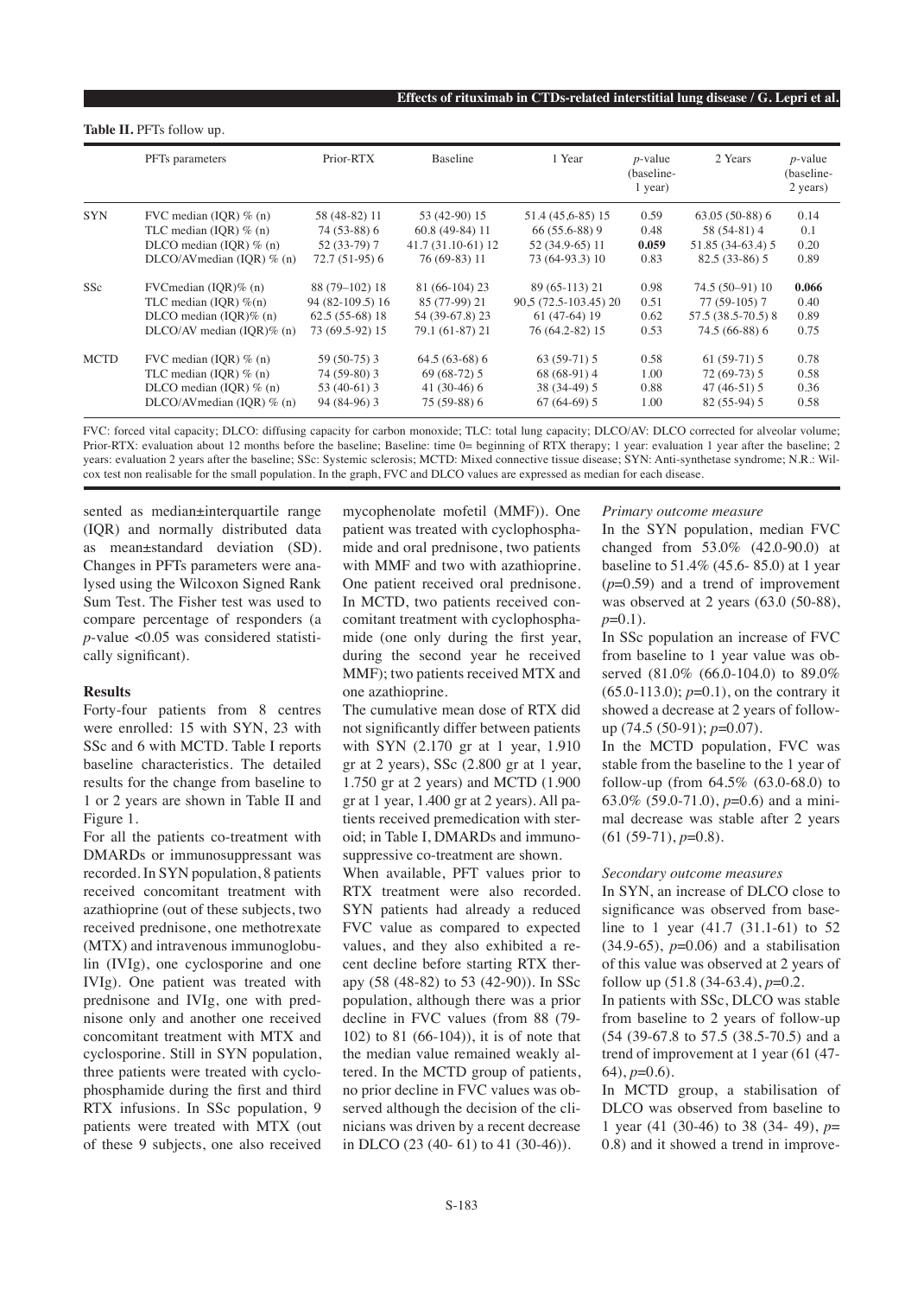#### **Effects of rituximab in CTDs-related interstitial lung disease / G. Lepri et al.**

ment at 2 years of follow-up (82 (55- 94), *p*=6).

As specified, the secondary outcome was also the percentage of responders in PFT parameters comparing the baseline value to the last available one. The percentage in FVC responders was greater in the SYN population than SSc (33.3% *vs.* 9.5%, *p*=0.071) and MCTD patients (33.3% *vs.* 16.7%, *p*=0.454). Conversely, the percentage of responders in DLCO, was similar in SYN and SSc populations (27.3% *vs.* 23.8%, *p*=0.830). Defining responders as patients with an increase in FVC≥5%, the SYN population confirmed to have a higher percentage of responders compared to SSc patients (53.3% *vs.* 21.7%)  $(p=0.051)$ .

## *RTX safety*

In RTX-treated patients, the following serious adverse events were reported: cardiac involvement with arrhythmia  $(n=1)$ , fatigue  $(n=3)$ , infections requiring antibiotic therapy in 6 patients (without hospitalisation) (n=6), serum sickness requiring hospitalisation  $(n=2)$ .

#### **Discussion**

Few preliminary studies suggested RTX efficacy on ILD in SSc and SYN at least in the short term (10-13). As far as we know, we herein report the first retrospective study investigating three CTDs and providing 1 or 2 years of follow-up. The effects of RTX in the SYN population were indeed encouraging in the present study showing a trend of improvement from baseline to 2 years of follow-up and an improvement of DLCO close to significance; in addition in SYN patients the highest percentage of FVC responders was observed.

Our preliminary data are consistent with the results of previous studies (13) showing a possible role of rituximab in patients with ILD-related to SYN and with the data indicating PFTs improvement after a median follow-up of 52 months (17). However, in our study, the trend of improvement of FVC and DLCO does not reach significance and a study with a larger population is requested in order to confirm our data. In addition, RTX in SYN population



**Fig. 1.** FVC and DLCO follow-up.

FVC: forced vital capacity; DLCO: diffusing capacity for carbon monoxide; Ante-RTX: evaluation about 12 months before the baseline; Baseline: time 0= beginning of RTX therapy; 1 year: evaluation 1 year after the baseline; 2 years: evaluation 2 years after the baseline; SSc: Systemic sclerosis; MCTD: Mixed connective tissue disease; SYN: Anti-synthetase syndrome. In the graph, FVC and DLCO values are expressed as median for each disease.

could improve also the muscle involvement leading to a greater expansion of the thoracic cage and contributing to the improvement in PFTs. For this reason, other studies focusing on the broader RTX effects in SYN population are mandatory.

In SSc and in MCTD, our data are partially in line to those of previous studies (12, 13). In SSc, FVC showed a stable value at 1 year and 2 years and can be interpreted as a "non-progression" of the disease and these data seem very similar with what has been obtained in SSc-ILD with cyclophosphamide with a stability of lung functions (18, 19). In the study of Jordan *et al.* (10), showing a stability of FVC and a significant improvement of DLCO, the SSc population presented evidence of ILD at HRCT and a mean disease duration similar to our patients. However, in this EUSTAR analysis (10), patients seemed to have a more severe ILD involvement with baseline DLCO and FVC values <70%. These parameters may influence the response to RTX therapy: more severe patients may be more likely to respond. These observations might suggest the need of more homogenous population for future studies. In addition, in our study, SSc patients had a higher baseline FVC value when compared to the SYN population which may partially explain the higher percentage of responders in

SYN compared to SSc. Indeed, SYN patients presenting with a lower FVC value may have a greater margin for improvement. To our knowledge, this is the first study on the role of RTX in ILD MCTD patients where a potential role for RTX in stabilisation of lung involvement is suggested.

RTX was well tolerated with an acceptable safety profile, consistent with the safety data reported in other rheumatic autoimmune diseases (10).

Our retrospective study presents some limitations, including, a limited sample size (although reflecting the rarity of these diseases) and the different administration scheme of RTX among centres. However, in previous studies demonstrating the efficacy of RTX in pulmonary disease, different schemes of administration have been used (11, 18) without significant differences in the clinical outcomes. This evidence highlight the need to analyse the better dosing of RTX in controlled study in order to confirm its potential role to control SSc lung involvement and to verify with a meta-analysis the possible different outcomes based on the administration regimen.

Another limitation of our study was the fact that some patients received DMARDs and/or immunosuppressive treatment concurrently to RTX and they may have influenced the effects of RTX.